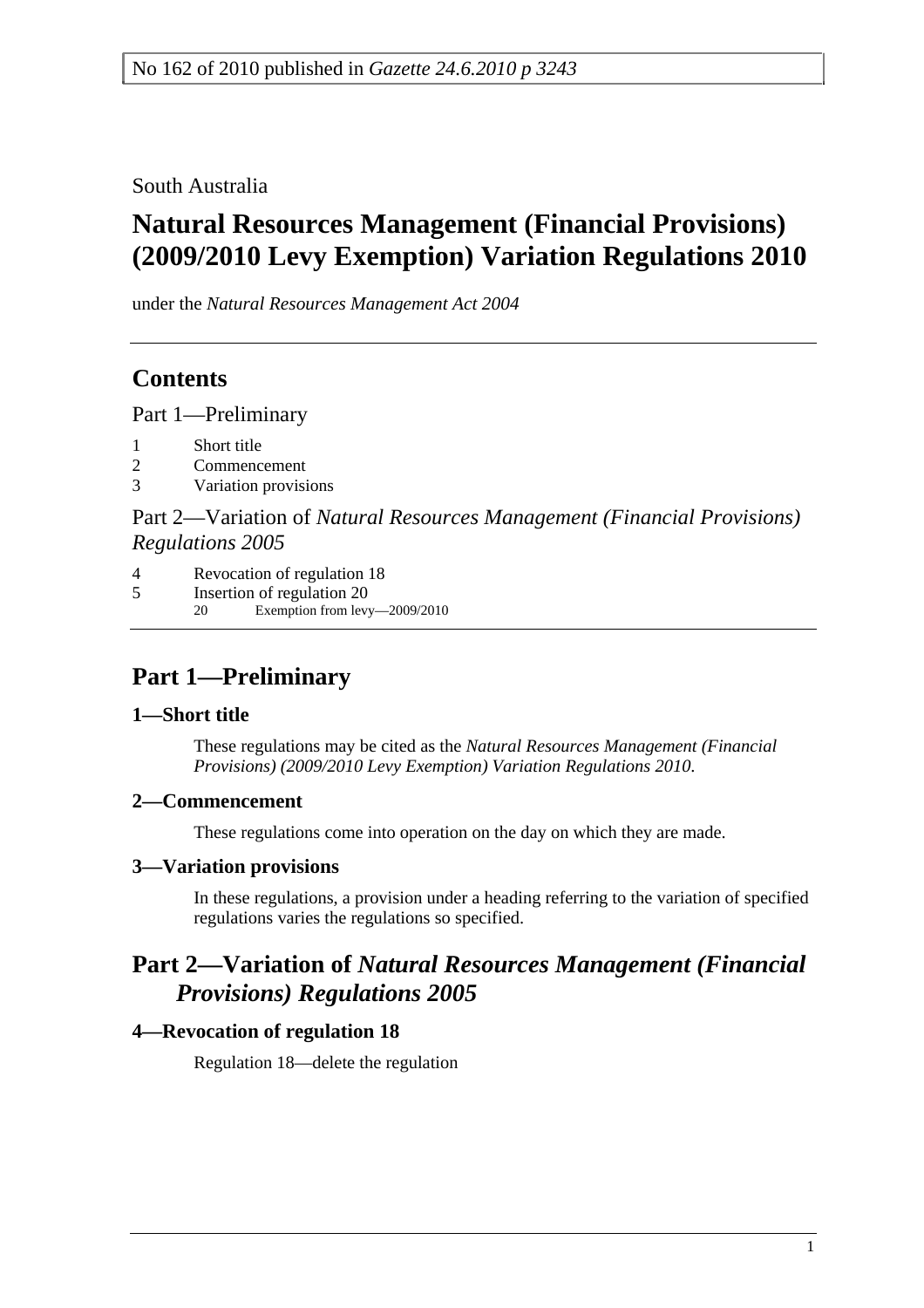#### **5—Insertion of regulation 20**

After regulation 19 insert:

#### **20—Exemption from levy—2009/2010**

- (1) Subject to subregulation (2), a person who is the holder of a water licence that—
	- (a) has been granted in respect of a well in the prescribed area; and
	- (b) is endorsed with a water (taking) allocation for irrigation purposes,

is exempt from the requirement to pay a levy declared under section 101 of the Act for the 2009/2010 financial year in relation to the licence to the extent that the levy is based on the right to take water for irrigation purposes under the licence.

- (2) An exemption under subregulation (1) is subject to the following conditions:
	- (a) that the holder of the licence pay to the Minister an amount calculated as follows:

 $A = WA \times LR$ 

where—

*A* is the amount to be paid

*WA* is the amount of water (expressed in megalitres) allocated to the person for irrigation purposes under the licence for the 2009/2010 financial year

*LR* is the relevant levy rate (per megalitre) that applies under Column C of Table 1;

- (b) that any amount payable under paragraph (a) be paid by the holder of the licence to the Minister by a date and in a manner specified by the Minister by a notice served on the holder of the licence for the purposes of this regulation.
- (3) In this regulation—

*megalitre* means 1 000 kilolitres;

*prescribed area* means the Tintinara Coonalpyn Prescribed Wells Area (see the *Water Resources (Tintinara Coonalpyn Prescribed Wells Area) Regulations 2000*).

#### **Table 1—2009/2010 levy rate for irrigation allocation**

| A            | В                             | C         |
|--------------|-------------------------------|-----------|
| Type of crop | <b>Irrigation system used</b> | Levy rate |
|              |                               | \$/ML     |
| Cucumber     |                               | \$1.53    |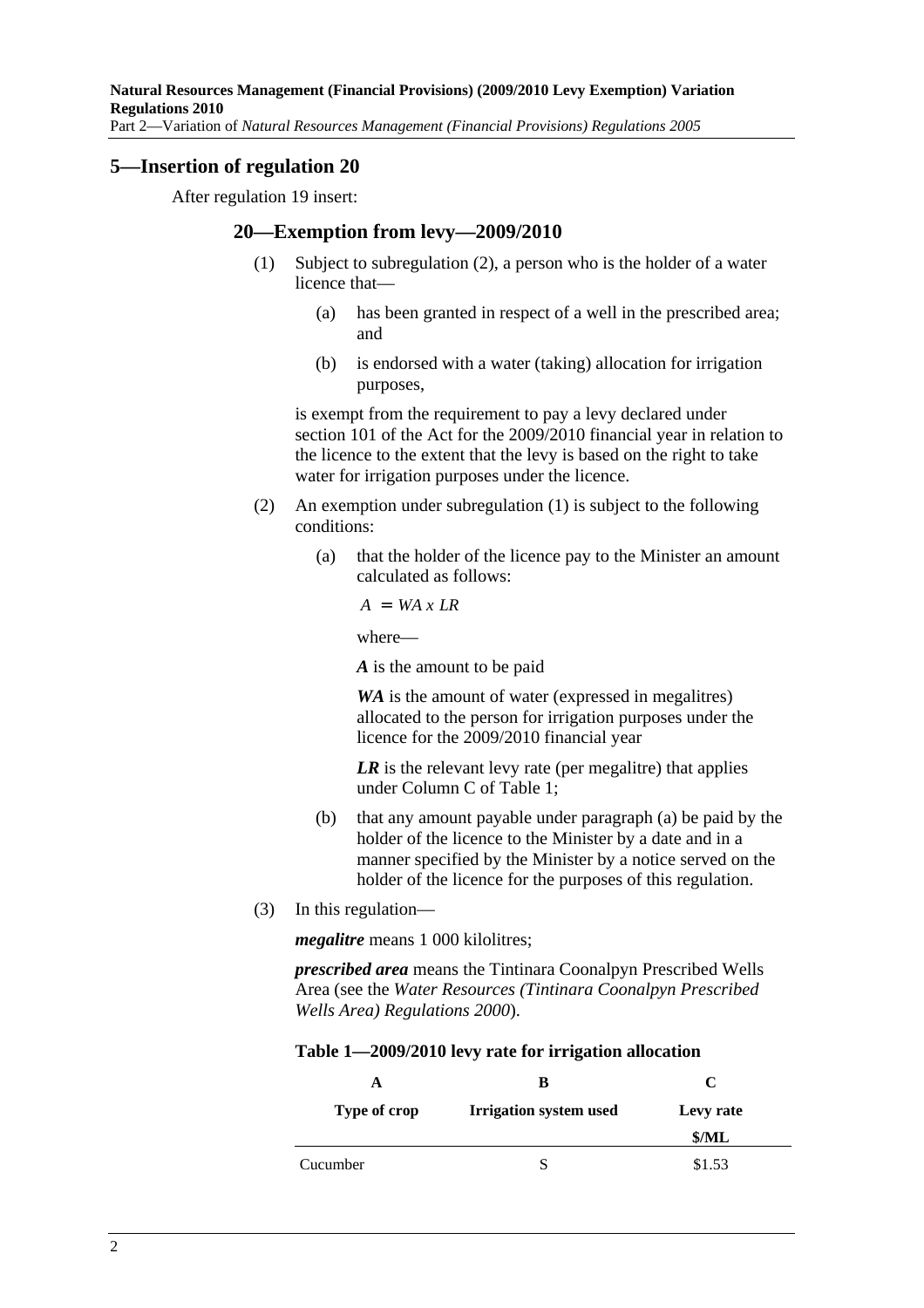| A<br>Type of crop               | B                                                             | $\mathbf C$        |
|---------------------------------|---------------------------------------------------------------|--------------------|
|                                 | <b>Irrigation system used</b>                                 | Levy rate<br>\$/ML |
|                                 |                                                               |                    |
| Lawn/Turf                       | S                                                             | \$1.64             |
| Lucerne                         | C/S<br>T/F                                                    | \$1.50<br>\$1.24   |
| Maize (Oct)                     | $\mathcal{C}$                                                 | \$0.72             |
| Nursery                         | N/A                                                           | \$1.19             |
| Olive                           | D/S                                                           | \$1.19             |
| Onion (Sep)                     | $\mathsf{C}$<br>T                                             | \$0.73<br>\$0.64   |
| Onion                           | D                                                             | \$0.73             |
| Pasture/Dairy                   | $\mathcal{C}$                                                 | \$1.39             |
| Pasture                         | S                                                             | \$1.50             |
| Potato                          | $\mathcal{C}$                                                 | \$1.00             |
| Potato (Nov)                    | $\mathsf{C}$                                                  | \$1.00             |
| Potato ("Nadine")               | $\mathcal{C}$                                                 | \$0.91             |
| <b>Starter Crop</b>             | P/T                                                           | \$1.24             |
| Tomato (Nov)                    | <b>FR</b>                                                     | \$1.18             |
| Vegetables                      | S                                                             | \$1.18             |
| Vines                           | D/S                                                           | \$1.89             |
| Cereals                         |                                                               | \$1.97             |
| Fodder                          |                                                               | \$1.50             |
| Oil seeds                       |                                                               | \$1.77             |
|                                 | $D$ indicates a drip irrigation system                        |                    |
|                                 | $C$ indicates a centre pivot irrigation system                |                    |
|                                 | $\boldsymbol{F}$ indicates a flood irrigation system          |                    |
|                                 | FR indicates a furrow irrigation system                       |                    |
|                                 | $N/A$ indicates that there is no applicable irrigation system |                    |
|                                 | S indicates a sprinkler or spray irrigation system            |                    |
|                                 | $T$ indicates a travelling irrigation system                  |                    |
| <b>ML</b> represents megalitres |                                                               |                    |

#### **Note—**

As required by section 10AA(2) of the *Subordinate Legislation Act 1978*, the Minister has certified that, in the Minister's opinion, it is necessary or appropriate that these regulations come into operation as set out in these regulations.